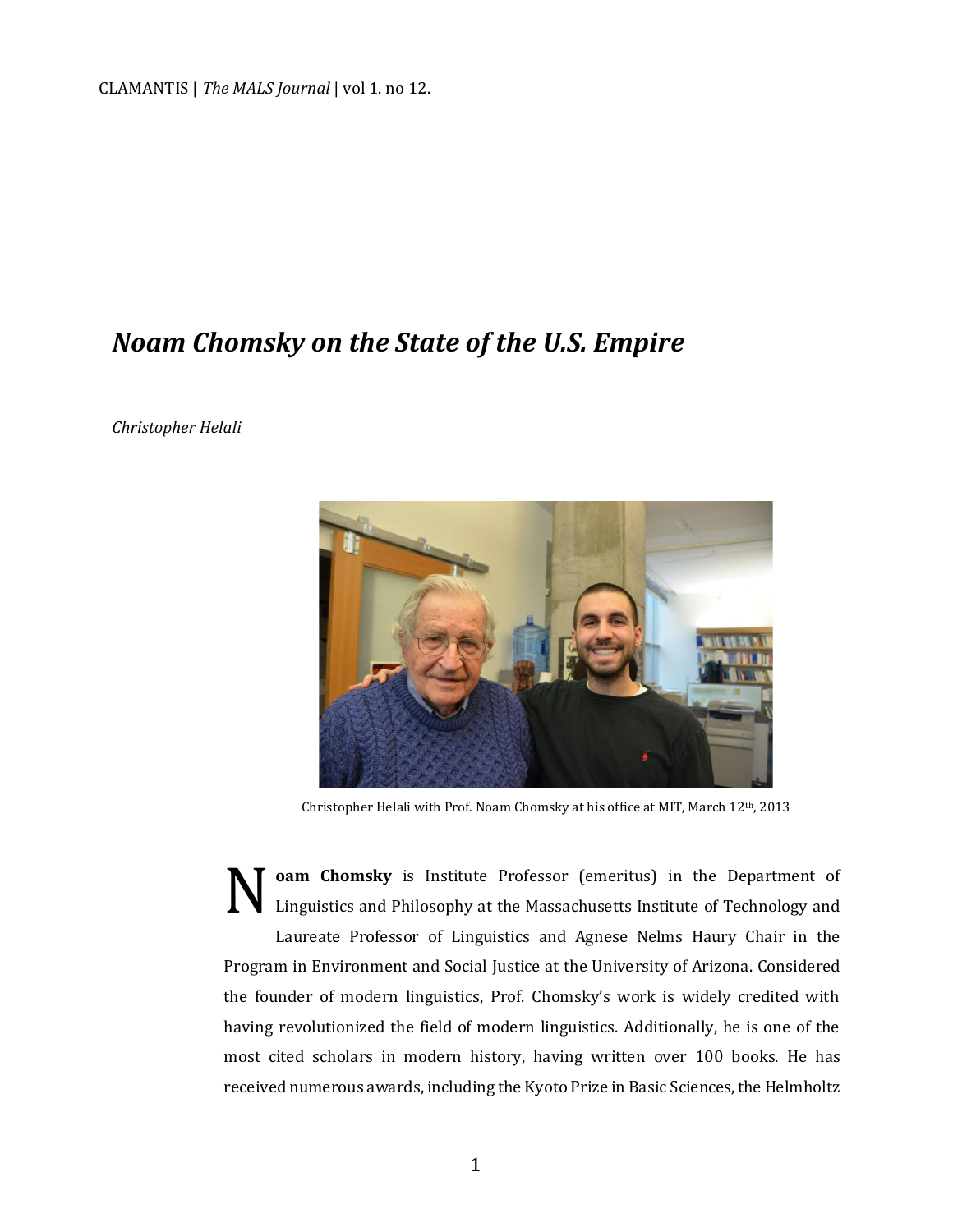Medal, and the Ben Franklin Medal in Computer and Cognitive Science. Prof. Chomsky remains one of the most vocal and outspoken activists and public intellectuals in the United States. A fierce critic of US foreign policy, he has written many books covering US imperialism, foreign policy, and anarchism. His books include Manufacturing Consent: The Political Economy of the Mass Media, with Edward S. Herman (Pantheon, 1988); Rogue States: The Rule of Force in World Affairs (South End Press, 2000); Understanding Power: The Indispensable Chomsky (The New Press, 2002); Hegemony or Survival: America's Quest for Global Dominance (Metropolitan Books, 2003); The Chomsky-Foucault Debate: On Human Nature, with Michel Foucault (The New Press, 2006); On Anarchism (The New Press, 2013); Gaza in Crisis: Reflections on the US-Israeli War Against the Palestinians, with Ilan Pappé (Haymarket Books, 2013); On Palestine, with Ilan Pappé (Haymarket Books, 2015); Who Rules the World? (Metropolitan Books, 2016); and On Western Terrorism: From Hiroshima to Drone Warfare, with Andre Vltchek (Pluto Press, 2017).

**Christopher Helali** is a graduate student in the MALS program with a concentration in Cultural Studies at Dartmouth College.

In the Spring of 2013, while I was a graduate student at Holy Cross Greek Orthodox School of Theology and Harvard Divinity School, I reached out to Prof. Noam Chomsky via email to request an interview. He happily accepted. On March 12th, 2013, I entered his office at MIT and sat down with him for nearly an hour.<sup>1</sup> A large photo of the philosopher Bertrand Russell towered over us and piles of books and papers surrounded us. Since 2013, Prof. Chomsky and I have kept in touch via email, and I was able to see him on numerous occasions in the Boston area. During the COVID-19 pandemic, I reached out to him for a follow up interview and once again, he graciously accepted. Even in his early 90s, Prof. Chomsky continues to sharply criticize US foreign policy as well as addressing the more existential threats of the climate emergency and nuclear weapons. The following is an edited interview with Prof.

<sup>1</sup> Noam Chomsky, "Noam Chomsky on Revolutionary Violence, Communism and the American Left," by Christopher Helali, *Pax Marxista*, March 12, 2013, [https://chomsky.info/20130312/.](https://chomsky.info/20130312/)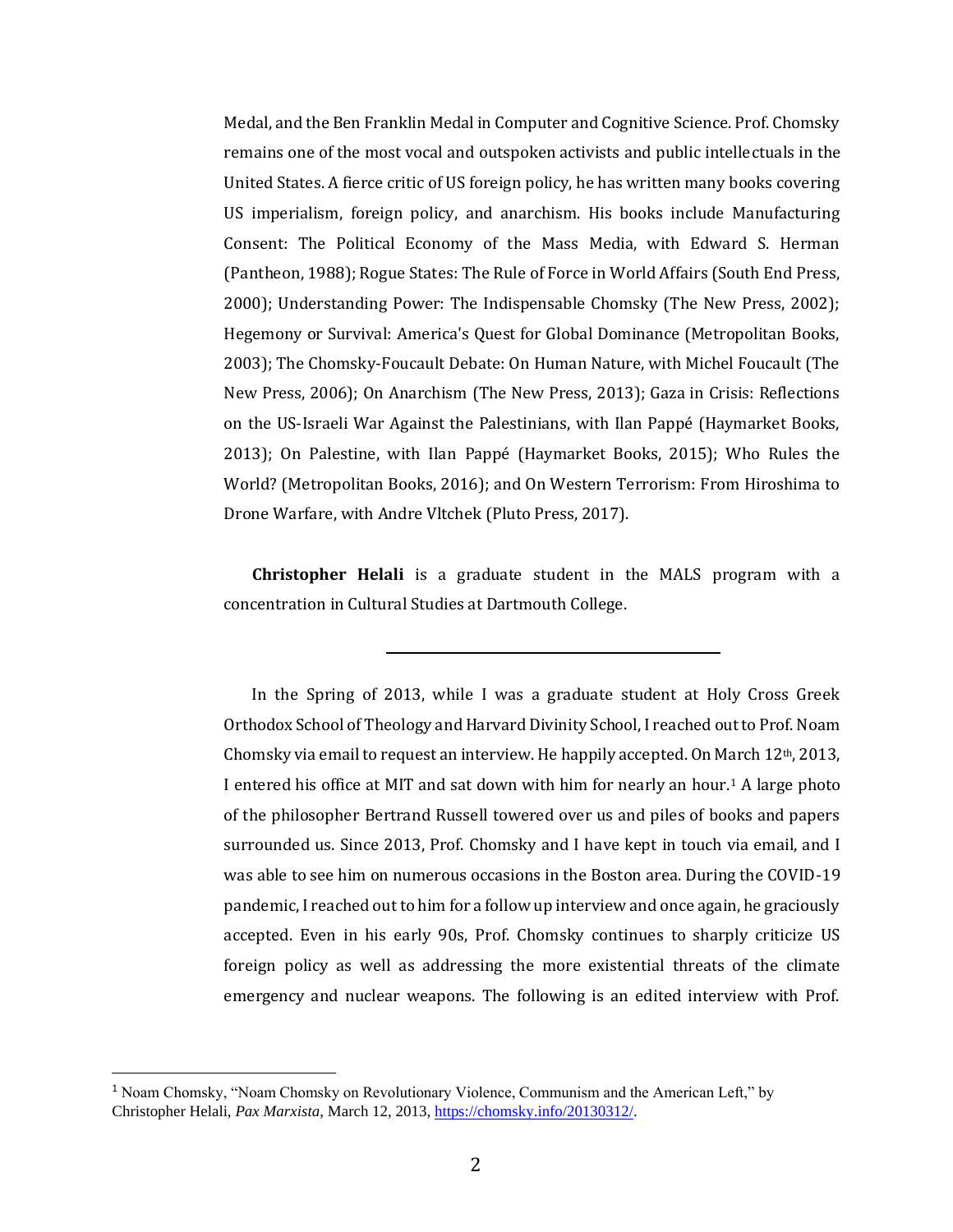Chomsky from April 19th, 2021, where we talk about Syria and the Kurdish question, imperialism, China, the Black Panther Party, and if Prof. Chomsky has any regrets.<sup>2</sup>

*CH:* **It is a pleasure and honor to speak to you once again, Professor Chomsky. Last time I interviewed you was in 2013. So, it's been quite a while and a lot has happened. As you know, I fought with the YPG in 2017 against ISIS in northeast Syria. Today, the United States is still illegally occupying northeast Syria while imposing brutal sanctions on the Syrian people. What is your perspective on Syria and the Kurdish question?** 

*NC:* Well, the United States pretty much abandoned the Kurds in Rojava after they had served the purpose of the United States. [They] had provided basically the ground forces for driving out ISIS and suffered over 10,000 killed. Then President Trump just told them to get lost and handed them over to the Turks, their most bitter enemy, who proceeded to move in and drive them out and slaughter them. They're holding out for the time being.

The sanctions on Syria are brutal and destructive. Sanctions generally attack the civilian population. They have no effect on the leadership. They're murderous and brutal. That's what sanctions are like. The sanctions on Iraq, for example, devastated the country. [They] didn't harm Saddam Hussein, and his coterie, in fact, it probably strengthened them because the population had to rely on them for survival. In fact, they might have been overthrown from within if it hadn't been for the sanctions. Well, we're seeing that again in Syria, as we see it in other places. It's a horrible situation. It's hard to see anything good, almost anywhere.

<sup>2</sup> Thanks to Roderic Day of *Red Sails* [\(https://redsails.org/\)](https://redsails.org/) who provided some ideas regarding this interview in January 2021.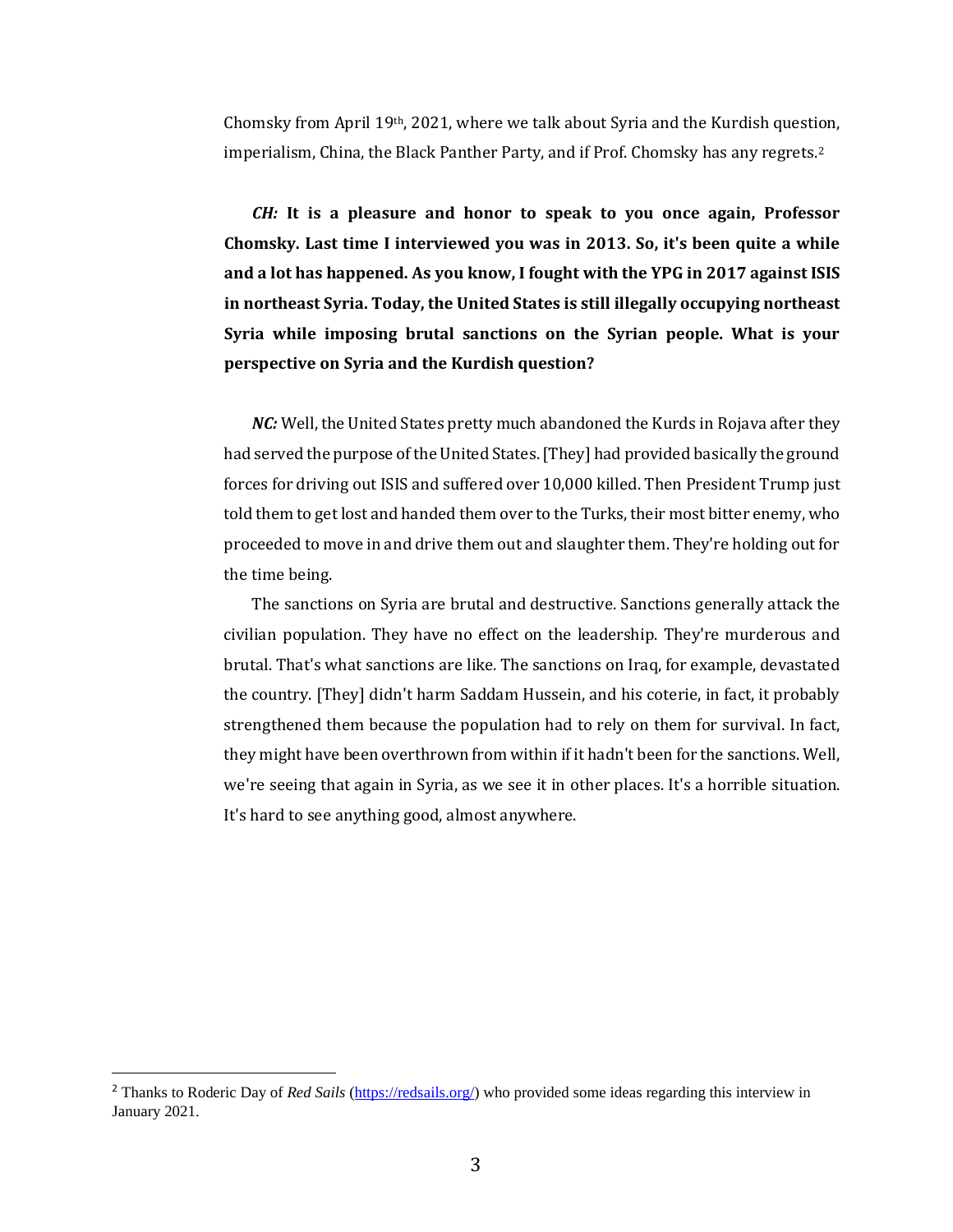

*Guerrillas of the Kurdistan Workers' Party (PKK) with AK-47s surrounded by YPG, PKK, and Kurdish flags. Some of the PKK flags depict Abdullah Ocalan, the imprisoned founder and leader of the PKK.*

## *CH:* **Thinking of the state of the U.S. empire today and the anti-imperialist movement, do you have a theory of imperialism? What does imperialism mean for you today? Is anti-imperialism still relevant?**

*NC*: These general terms of political theory are really not terribly useful. It doesn't make sense to try to define them. You can look at particular cases and describe them, figure out what the factors are. What term you decide to use for them isn't all that important. The current stage of American global domination has many factors, many. One of them, concerning Syria in the Middle East region, is the one significant geostrategic initiative that was undertaken by the Trump administration and so far, is being pursued by Biden. Trump, he probably didn't know it but whoever was planning for him, had the idea of constructing a reactionary international, of the most reactionary states in the world run from Washington.

In the Middle East that would include the family dictatorships of the Gulf, Israel, which has moved very far to the right, and any other right wing extreme forces that they could find. Moving to the East, includes Modi's India. Modi's busy crushing Kashmir, destroying Indian secular democracy. Obvious candidate in the western hemisphere is the proto-fascist, destructive tyrant Bolsonaro in Brazil. Orban in Hungary and a couple of others.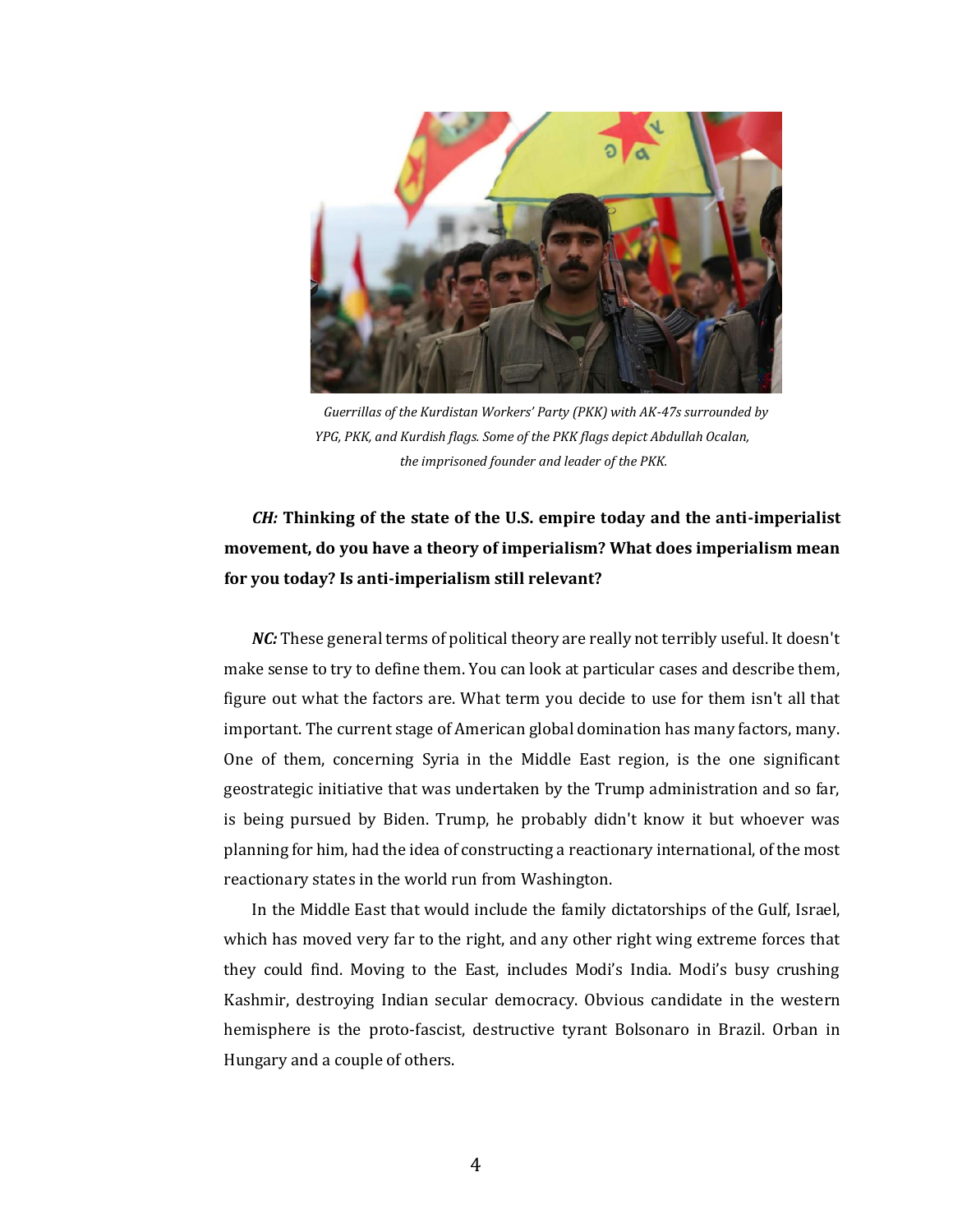The main target is Iran, not because of the ugliness of the state, which indeed is very ugly but the US tolerates the same or worse elsewhere. But because Iran is the one country in the region which is not succumbing to U.S. power and that can't be tolerated. Therefore, it's an enemy that has to be destroyed. When Israel talks about Iran being an existential threat, and that's echoed in the US media commentary, what that means is Iran is a deterrent to Israel's initiatives to rampage freely in the region. Iran is in the way. Actually, US intelligence says the same thing about Iran. They say the threat of Iran is that it's a deterrent. If Iran were to develop nuclear weapons, according to US intelligence, they would be part of its deterrence strategy. Of course, they're not going to use them, in which case they'd be wiped out in three seconds. But they are a deterrent, and countries that want to rampage freely don't want to tolerate deterrence. So, Iran is an enemy and has to be destroyed.

Looking around the world, it's a dangerous situation. The Biden administration has had pretty reasonable domestic policies, better than I expected, but on foreign policy, it's very dangerous. They have undertaken unnecessary, provocative actions where diplomacy is in order with regard to China and Russia. Biden has basically continued Trump's policy with regard to Iran. Some nicer words but the policy is the same. The US pulled out of the joint agreement in violation of Security Council orders, but it's Iran's responsibility to initiate a return. Biden, following Trump, says the return must be to a new agreement, not the joint agreement, but a much harsher one. Essentially, Trump's policy. That's leading to very serious threats and dangers, which could be easily dealt with.

In other areas, there is a problem in the South China Sea. Undoubtedly, China is undertaking actions which are in violation of international court decisions. They're trying to establish in the seas off their coast, what the United States establishes all over the world. Of course, the US doesn't want to accept that. It wants total control, not just control of the Eastern Pacific, but also the South China Sea. So, there's a conflict. The answer to the conflict is not to send a naval armada into the South China Sea, but to move towards negotiations and diplomacy to try to work it out together with the other countries in the region who would much prefer a diplomatic settlement than a war which would destroy everyone.

The provocative actions with Russia are similar. Not that Russia is blameless by any means, but the answer is not more provocation on the Russian border. Biden has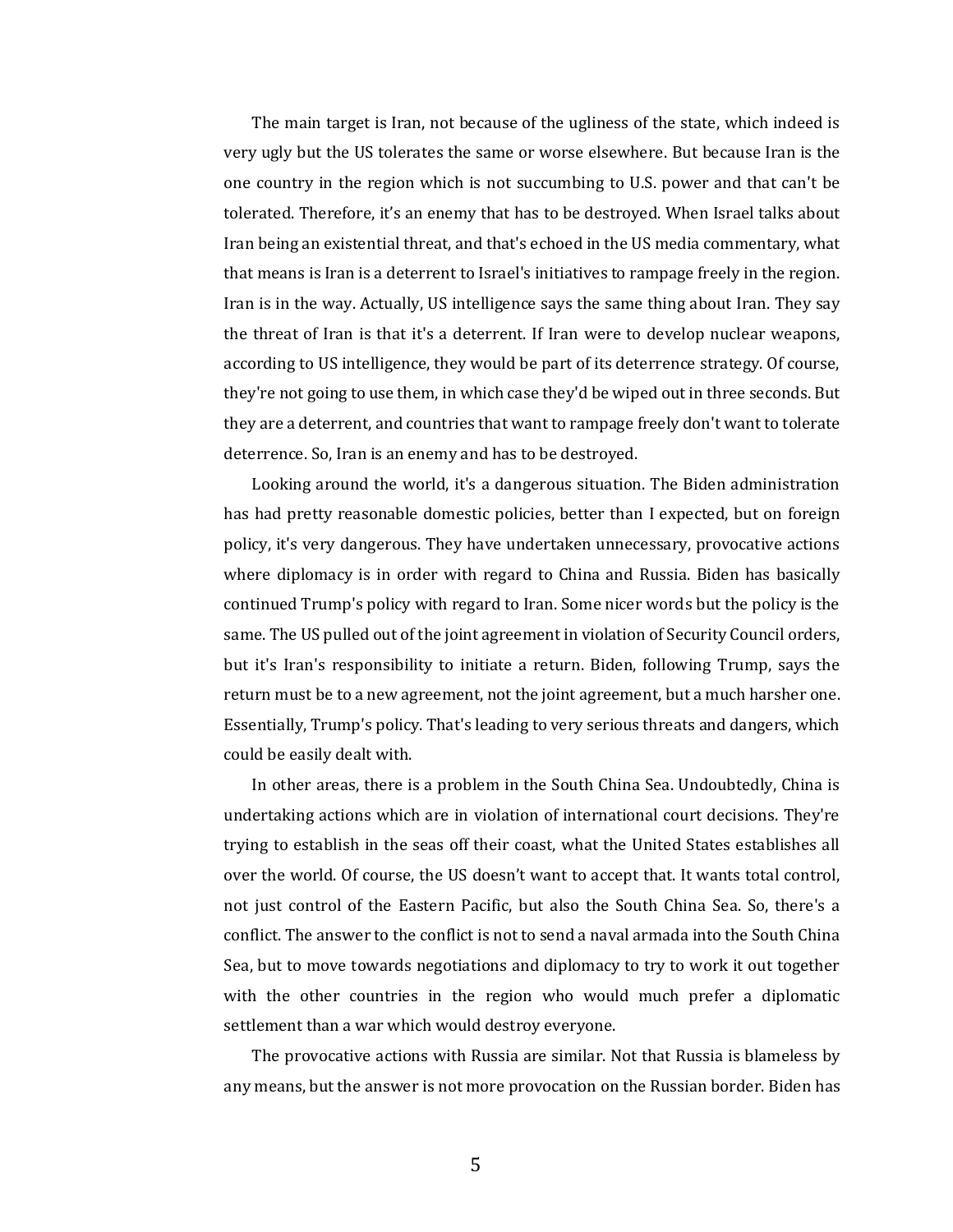done some good things. He managed to salvage the new START agreement. Russia had been calling for negotiations to resolve and continue the last of the arms control regime. Trump managed to destroy all the rest of it, but one part was left, the new START agreement, which limits the number of missiles. It's mostly symbolic, but important. Biden did rescue it literally within hours of its expiration. It was due to expire on February 5th (2021). So that was good. But in foreign policy, it's hard to find anything else. I mean, he has eliminated some of the more savage and brutal, gratuitously brutal, elements of Trump's policies, like punishing the Palestinians in Gaza who were barely surviving. According to Trump, you have to punish them by taking away the little support they have because they weren't grateful enough to him for selling Palestinians down the river. Okay, Biden relaxed on that now. Restored some of the aid from before, so it's less savage, less brutal, but not very different.

*CH:* **In 2015 I was honored to see you and Dr. Mads Gilbert together at MIT speaking on Palestine. Since then, so much has changed and worsened for the Palestinians. What is your perspective on Palestine today? Is the two-state solution still viable or do we have to envision some other alternative, like a onestate solution?**

*NC*: Well, I've been in favor of a one-state solution all my life, but it's not enough to be in favor of it. It has to be feasible. At the moment, it's just not an option. Israel will never agree to go out of existence and become a minority Jewish population in a Palestinian state. Just simple as that. If they had to, they would use nuclear weapons to prevent it. It's just not an option. What you can do is begin to move towards some sort of integration of the societies. But the problem with that is Israel doesn't want it. Israel is dedicated to the Greater Israel policy [*Eretz Yisrael Ha-Shlema*] that has been pursued relentlessly for over 50 years. The idea is to take over in the West Bank everything of any value and leave the population to somehow survive if they can. So actually, Israel doesn't want to take over Nablus, doesn't want Palestinian population concentrations, wants to get rid of the Palestinians, not to incorporate them. So, it doesn't take Nablus, it doesn't take Tulkarm. Palestinians everywhere are left in about 160 isolated enclaves surrounded by checkpoints cut off from their fields and olive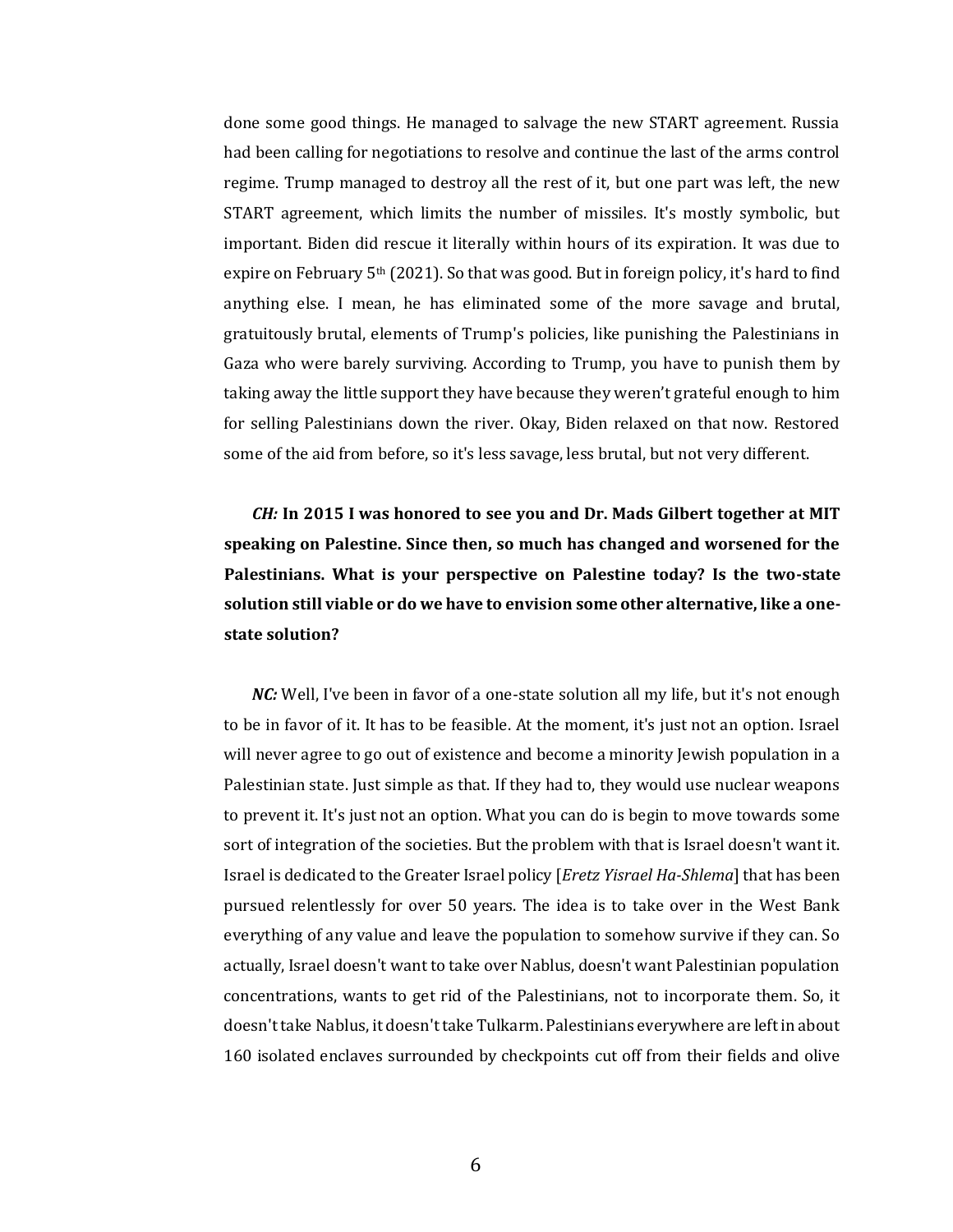groves and pasture. If they can survive somehow it's their business, or otherwise just leave.

That's the policy, and it's not hidden. You can see it right in front of your eyes. The Israeli settlers in Ma'ale Adumim, right in the middle of the West Bank, don't even know they're in Palestine. They think they're in Israel. They get subsidized housing, health care, even better than living in Israel because they get their housing and maintenance subsidized. They ride on superhighways to their jobs in Tel Aviv. They wouldn't even know there's a Palestinian around. That's the policy that's being implemented. Meanwhile, they sort of dangle two states as an option, but one state is just not an option.

Now the hope for the Palestinians, I think, is actually in the United States. If the United States were to change its policies even slightly, that would have a big effect and it could happen. What's happening in the United States is interesting to see. It's important. You go back to 10 or 15 years, support for Israel was the darling of the liberal community. You could say no wrong about Israel. Couldn't even give talks about it. Meetings would be broken up, needed police protection, that sort of thing. That's all changed. Liberal Americans now actually are more supportive of Palestinians than of Israel. Support for Israel has shifted to the far-right. It's based in the Republican Party, of course, in the evangelical community for the wrong reasons. Many of them anti-Semitic reasons. The far-right nationalists, the military industries, security industries and so on. Well, that could sooner or later lead to a change in policy. In fact, if there were serious activist groups in the United States working on this, I think the terrain is possible.

So, for example, there are real soft spots which the mainstream tries to cover up. I'll take you to Iran again. The Iranian nuclear program is supposed to be the biggest threat in the world. There is a very simple way of stopping them. Namely, institute a nuclear weapons free zone in the Middle East. Everybody's in favor of it. Iran is strongly in favor of it. The Arab states are in favor of it. Global south is in favor of it. Europe has no objections. The one barrier is the United States won't permit it. Obama vetoed it every time it came up. The reason is perfectly obvious. The United States does not want Israel's nuclear weapons to be inspected. In fact, the United States does not even officially recognize their existence. There is a reason for that too.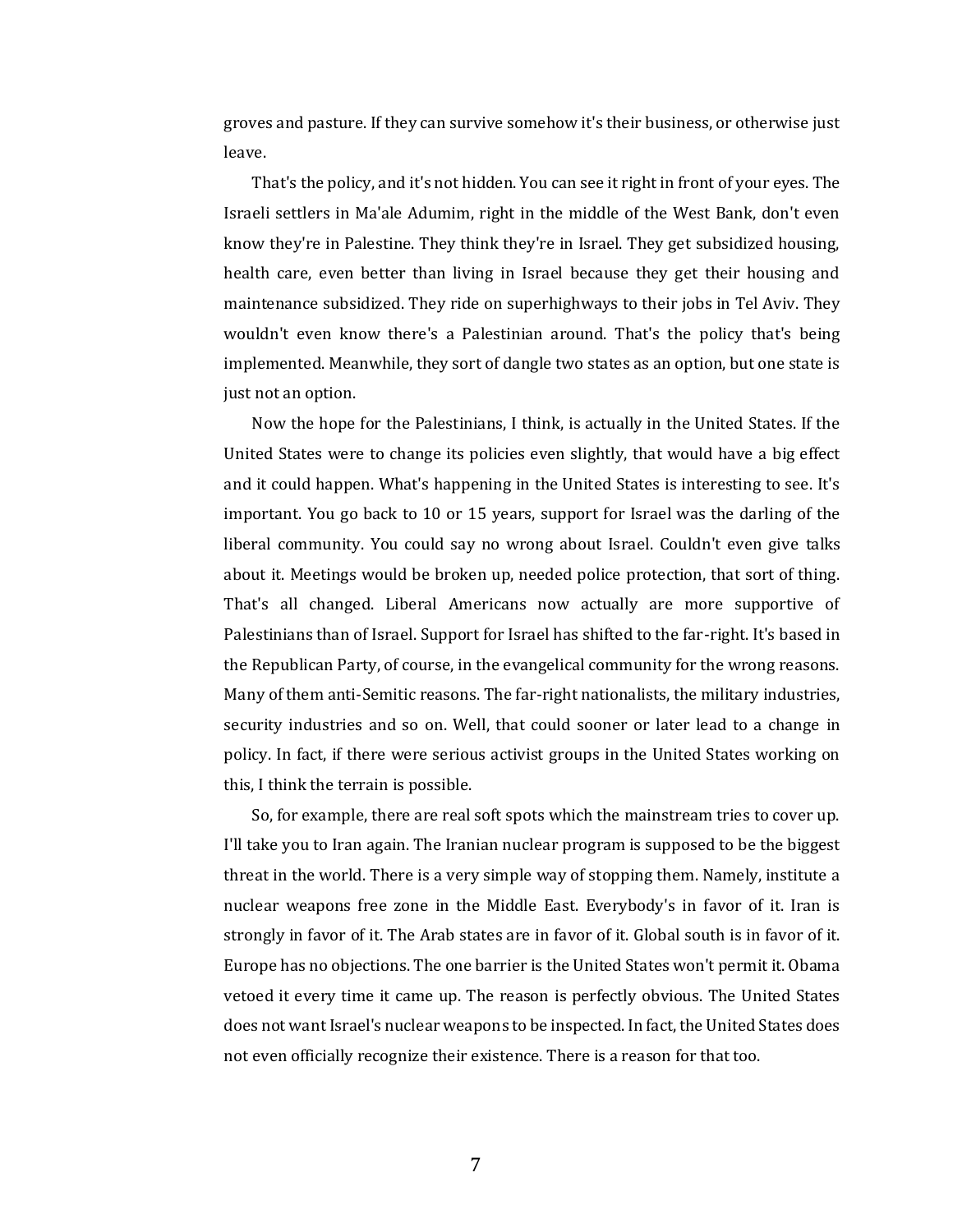Under American law, U.S. aid to Israel is arguably illegal because of Israel's development of nuclear weapons outside the framework of international agreements. None of the political parties, neither of them wants to open that door. Mainstream commentators don't want to, either. But the American people would be concerned if they knew about that, all across the spectrum in fact. Plenty of say, my right-wing neighbors here in Arizona wouldn't like the idea of paying billions of dollars to Israel to conceal the fact that U.S. aid is illegal. There is plenty of room for activism on that. It's not being done. There are other things, they're just not being done. But it's an opportunity. Even a mild threat in the United States to reduce military aid would have a big impact. It could put some form of two-state settlement back on the agenda. It's not there now, but it could be. That could be a step towards the kind of interactions, erosion of borders, commercial cultural interactions, which could lead to a unitary Israel-Palestine, maybe a federation of some sort. I think those things are all conceivable.



*Palestinian woman in Gaza wearing the traditional keffiyeh and thobe while holding a Palestinian flag*

*CH:* **Do you think there's a place for Boycott, Divestment, Sanctions (BDS) in the struggle for Palestine?**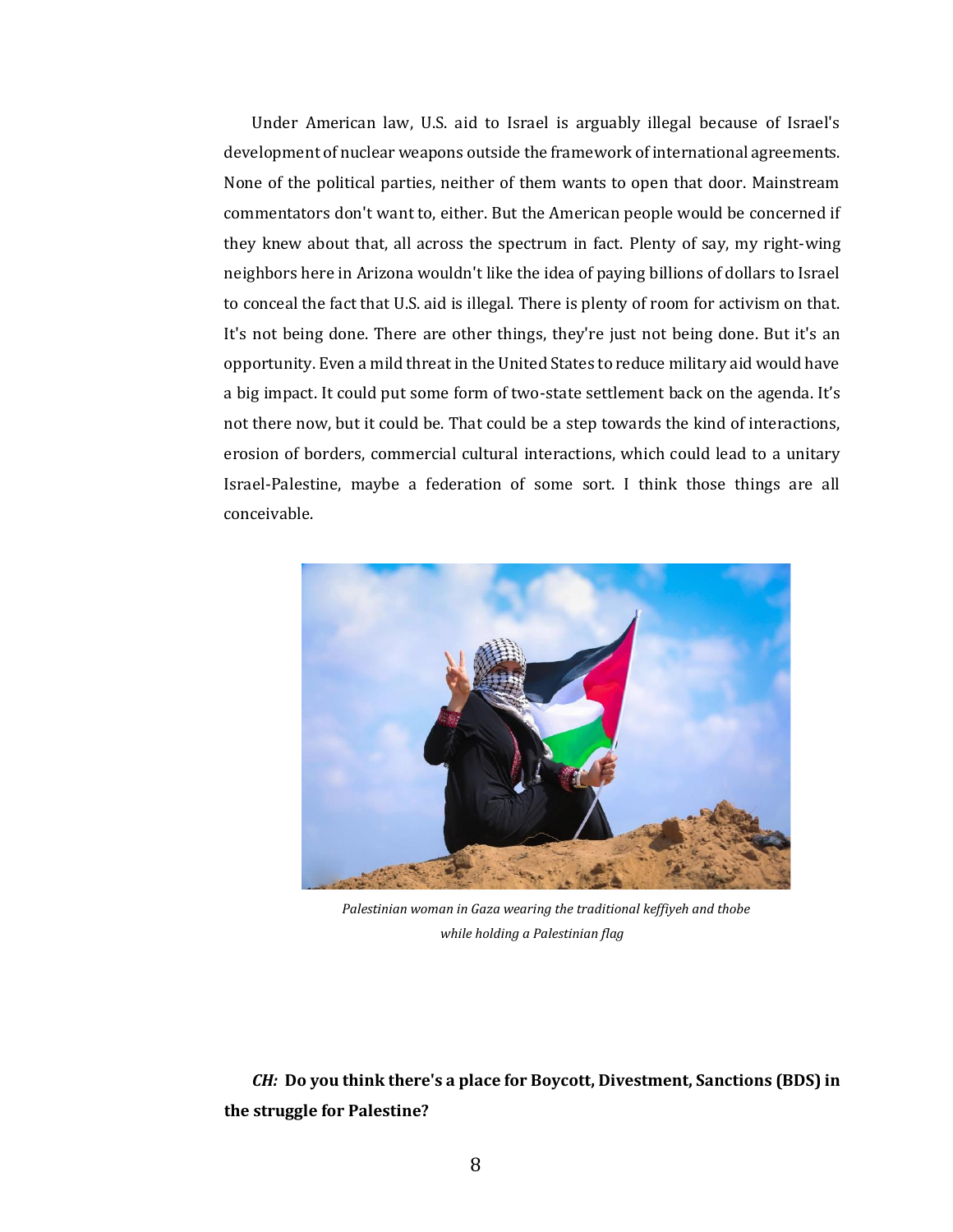*NC:* It could be if it were directed. The BDS movement could be important. The problem is that it's wedded to a catechism, and it cannot think tactically. There's a catechism handed down originally by Omar Barghouti, has three things, have to keep to those, can't think of anything else. So, you can't bring up what I just discussed because that's not in the catechism. Now, if you look at the catechism, part of it makes sense. Boycott. There are no sanctions, of course, but a boycott of anything related to the occupation is a very effective tactic. You can bring in lots of support. It's got a simple basis, even in international law. Overwhelming support. So, you focus on that, and you get somewhere. Soon as you bring up say, calling for all refugees to return, you're finished. Everyone knows it's not going to happen. Secondly, it just is a gift to the Zionist right wing. It says "Oh look, a bunch of anti-Semites who want to destroy Israel by letting hordes of Palestinians come in." I mean if you're a serious activist organization you don't pick tactics which are suicidal. It's as simple as that.

Saying the third element of the catechism, "we're going to boycott Israel until they have equal rights for Palestinians within Israel," actually, that's a good point. But it immediately directs attention away from the Palestinians because the reaction is predictable, and we've seen it over and over. Why single out Israel? Why not your own country, which has plenty of repression and violence? So, if you're singling out Israel it's because you're anti-Semitic? So, let's have rules blocking your activities because they're anti-Semitic. And the next thing is you fight the rules and so on. Meanwhile, forget about the Palestinians. It's a crazy tactic. I mean, you know, if you want to get somewhere, you adjust your tactics, so they're going to work. Not so that they're going to undermine your efforts.

So, I think the boycott of anything connected with the occupation makes very good sense. That was actually initiated in the 1990s by Uri Avnery and his Gush Shalom organization in Israel. Some have picked it up. The Presbyterian Church, a major institution in the US does follow that. That makes sense. As long as the BDS movement does that, they're helpful. When they go in other directions, it's harmful. It moves attention away from the Palestinians to issues like academic freedom or hypocrisy or anti-Semitism. That's of no help to the Palestinians to move attention over in those directions. There are opportunities being lost like the one I mentioned, which could have a lot of appeal.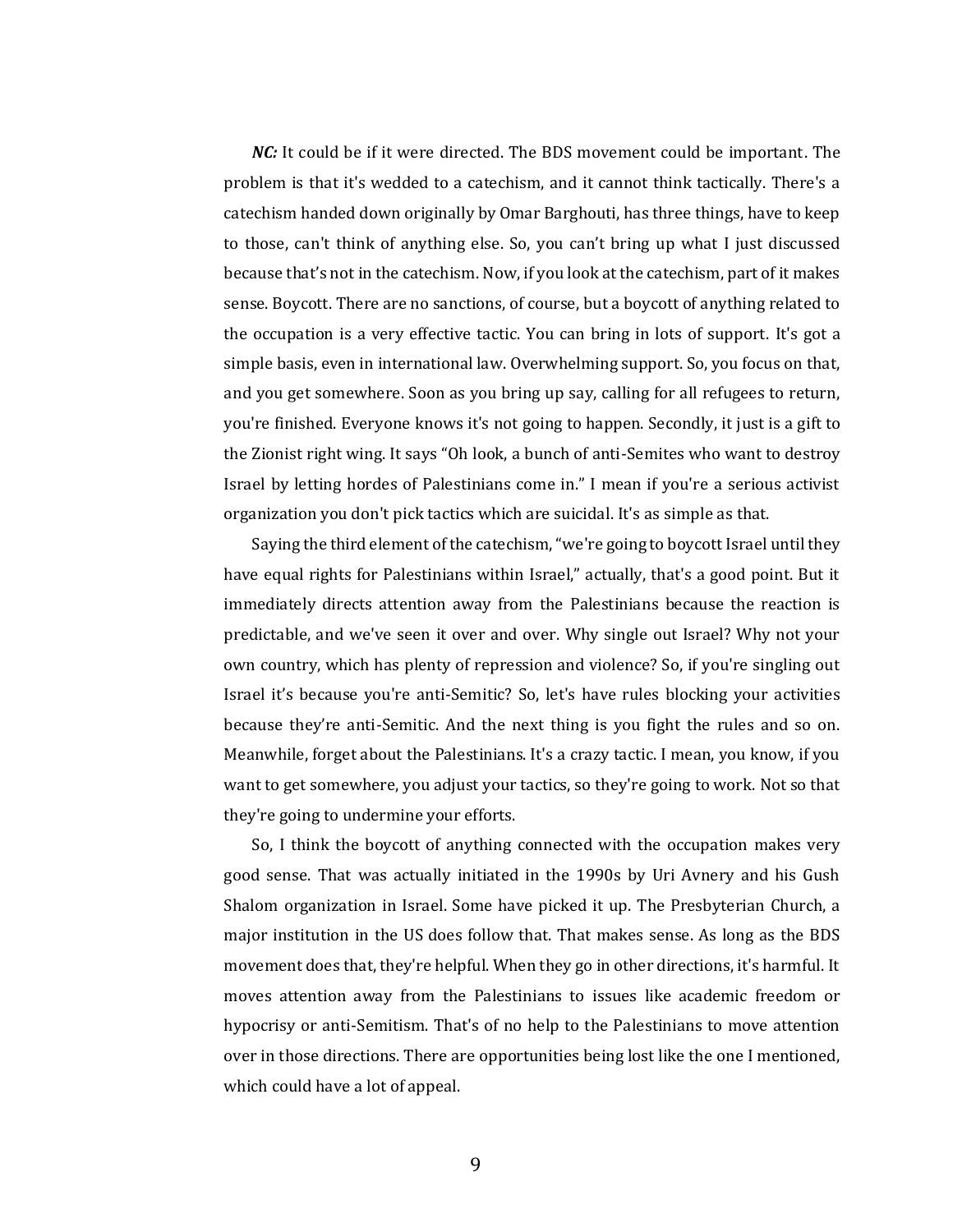*CH:* **Over the past few years, we have seen the United States unilaterally escalating tensions with China, most especially during the pandemic. Former President Trump referred to COVID-19 as the "China virus" and different farright media outlets like the Epoch Times, continue to spew their hate as a new Cold War looms on the horizon. What is your perspective on China today?** 

*NC*: It's a repressive, authoritarian state. On major issues like global warming, it's a mixed story. It's always called the highest polluter in the world. That's not quite accurate. In per capita terms, which is the only relevant measure, it's way below the United States. But it's instituting more coal plants and shouldn't be doing that. On the other hand, it's way ahead internationally in renewable energy. Not only in scale, but even in quality and it's increasing. We should be cooperating with it on that. We should be cooperating with them on issues of common concern. One of them is global warming. It's an international issue. They have a mixed record. We have a mixed record. In fact, [we have] one of the worst records. We could get together with them to improve the global situation.

Same is true of international conflict. Take the major issue of repression, that's getting huge publicity in the United States. The reeducation camps for one million Uyghurs. That's clearly severe human rights abuses. But how about being honest about it? I mean, is the situation of the Uyghurs worse than the situation in Gaza. Two million Gazans, twice that many people facing virtual destruction. No potable water, Israeli attacks destroying sewage plants. Barely surviving under constant attack of one sort or another. The difference between that case and the Uyghur case is that we can do something about it. In fact, we could end it. In the case of the Uyghurs, we can complain about it. That's a very consistent pattern.

I've written reams about it. My colleague and friend, the late Ed Herman, did tons of work on it. Case after case of what we called the difference between worthy and unworthy victims. The worthy victims are the victims of someone else, an enemy that we can't do anything about. That's worthy victims. The unworthy victims are our victims, which we can do everything about. So therefore, you scream and lament about the other guy's crimes while you suppress your own. How much have you read about the fact that we could end the torture of Gaza, two million people have children,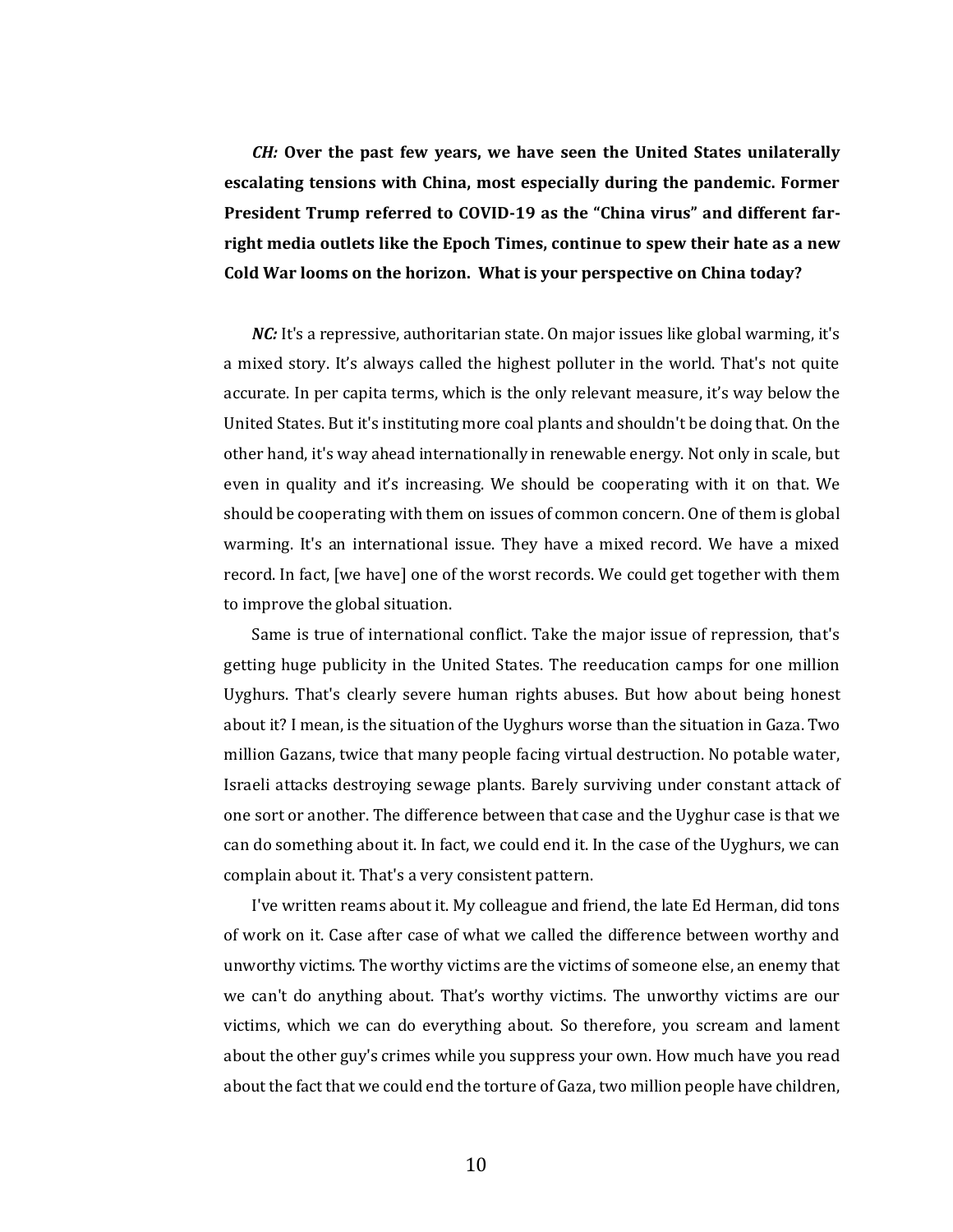if we wanted to. Can't find that in the newspapers. It's much better to express your outrage over the reeducation camps in China. So, what's the sense of China? A lot wrong, seriously wrong. A lot right. Take the COVID pandemic. I mean, you look at the total number of deaths in China. It's not much more than the daily deaths in the United States. I mean, they contained it. Maybe 5,000 deaths since the beginning, unlike other countries. Well, that's important. We want to know how they did it. You don't call it "Kung Flu" or "Chinese Flu." You try to work constructively with them. Not that there's a lovely government, it isn't. It's a harsh, repressive government. Okay, you work with it. Try to make things better.



*Third Session of the 12th National People's Congress (2015).*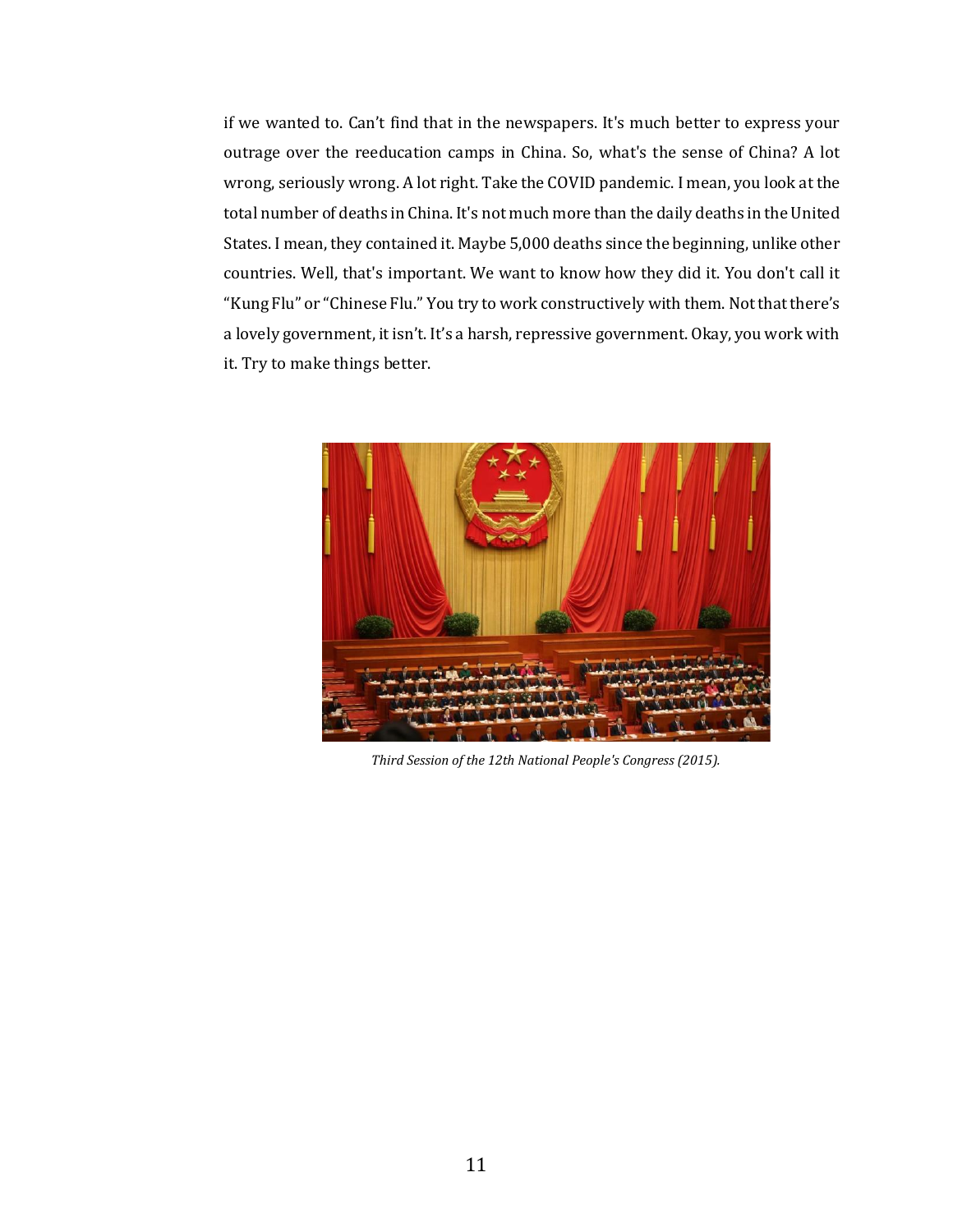

*Black Panther Party Newspaper (1970) highlighting the solidarity, proletarian internationalism, and anti-imperialism of Kim Il Sung, Ho Chi Minh, and Mao Zedong.*

*CH:* **I want to ask a historical question here, given the current movement for Black lives. What do you think of the historical legacy of the Black Panther Party**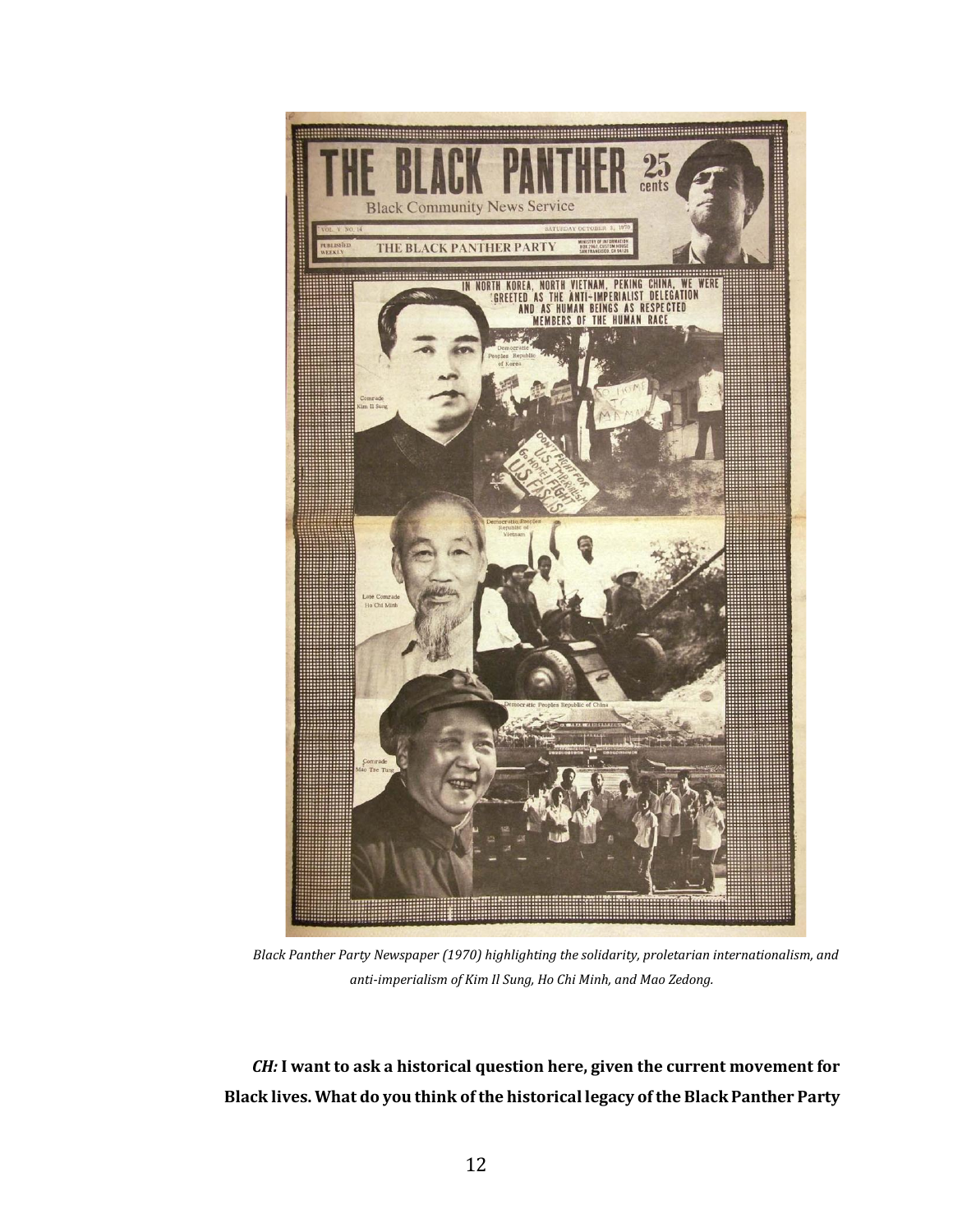## **and specifically their embrace of democratic centralism and Marxism-Leninism?**

*NC*: Well, the Black Panthers, who I actually worked with pretty closely back in those years, were a mixed story. Actually, there were very few Black Panthers. According to the FBI, there were eight hundred. They were a major target. The major target of FBI repression. In fact, they were wiped out by FBI repression and the FBI went after [them]. As I said, they were mixed. Some of them were serious organizers working in the community, doing very good things. Other members were basically thugs. Criminal elements making use of it. The FBI didn't care about the criminal elements. They went after the organizers, the good people. Sometimes they just murdered them like Fred Hampton in a Gestapo-style assassination. One of the most effective Panther organizers. They were under such attack and pressure that it's very hard to discuss what they could have been. They could have been a major important organization.

It was so-called Black nationalism altogether [that] was under very severe attack under the COINTELPRO monstrosities, the worst repression in American history. A program of the national political police to wipe out all criticism and dissent. In fact, the entire New Left, [including] the women's movement, was under attack. It concentrated on the Black population. Very destructive [and] demoralizing to the whole Black community. Well, Black Lives Matter has been very successful. They've done the right kinds of activism and organizing. They have enormous public support. Popular movements like that never get any public support. Even before the Floyd murder, Black Lives Matter had about 50 percent public support, which is incredible. After the killing of Floyd, it went up to about two thirds. That's way beyond what Martin Luther King had at the peak of his popularity. They're doing basically good things. They could turn into a successful movement. If they move towards centralized control, democratic centralism, they are going to become another authoritarian movement. It's built into the structure.

People like Rosa Luxemburg before her assassination were condemning the Bolsheviks for moving in that direction. It was critical support. She was supportive of what they were doing but warned that these Leninist moves towards centralization were going to wipe out democratic participation and the hopeful elements in the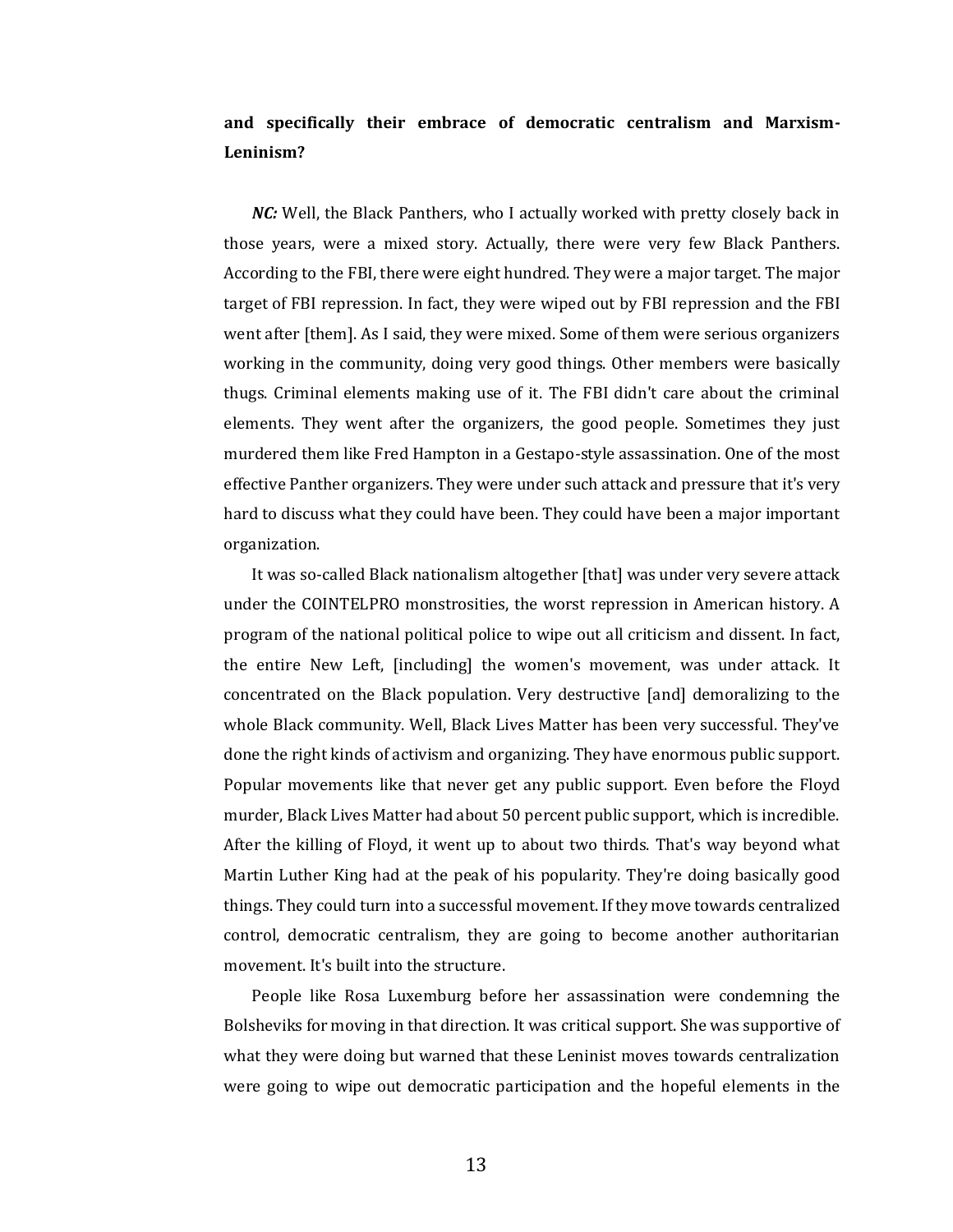revolutionary struggle. I see Trotsky had even condemned Lenin for that years earlier. In 1905, the left-wing of the Marxist movement, correctly, was quite critical of these centralizing moves. The kind of slogan that they used was "the party will take control over the proletariat, the central committee will take control over the party, and maximal leadership will take control over the central committee." That's what we see happening over and over. The Bolshevik Revolution was a case in point. I think these are the wrong directions to move in. The directions to move in should be participatory, democratic, moving towards freedom, mutual aid, mutual support. The constructive activities. Plenty of room for that.

## *CH:* **My final question, and I think that this is a good way to close, what is something political you once believed in strongly that you subsequently changed your mind about? Do you have any regrets?**

*NC*: Well, there's lots of regrets, but they're mostly waiting too long to do things and not doing enough. I mean, you know, maybe it's a bad personality trait, but my beliefs are not much changed since I was a teenager.

*CH:* **Thank you for taking the time to speak to me. I wish you all the best. Stay healthy and safe.**

*NC:* Thank you very much. Good to talk to you.